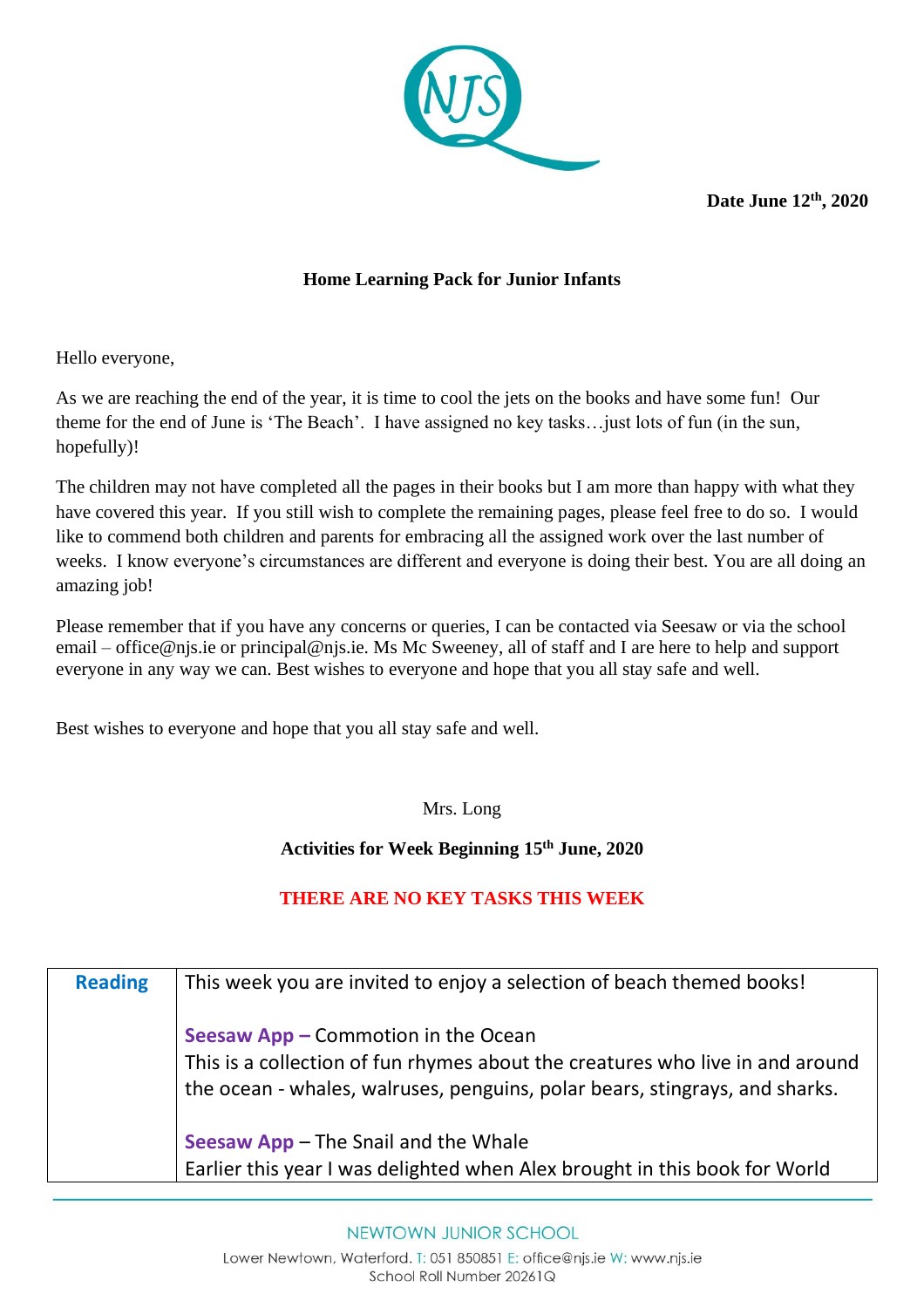|                               | Book Day. We all gathered in our library corner and read it. Here is a lovely<br>animation of the book. Enjoy!                                                                                                                                                                                                                                                                       |
|-------------------------------|--------------------------------------------------------------------------------------------------------------------------------------------------------------------------------------------------------------------------------------------------------------------------------------------------------------------------------------------------------------------------------------|
|                               | Seesaw App - The Lighthouse Keeper's Lunch<br>Once there was a lighthouse keeper called Mr. Grinling. Every day Mr<br>Grinling tucks into delicious lunch, prepared by his wife, Mrs Grinling. But Mr<br>Grinling isn't the only one who enjoys the tasty food, so Mrs Grinling has to<br>think of a way to stop the greedy seagulls from stealing the lighthouse<br>keeper's lunch. |
|                               | Seesaw App - Hello Ocean<br>Take in the ocean through the senses of sight, hearing, feeling, taste, and<br>smell in this beautifully illustrated book.                                                                                                                                                                                                                               |
| <b>Activities</b>             | Seesaw App - The Beach - Labelling Activity<br>Write / cut out the labels. Alternatively, draw a picture and write the words.                                                                                                                                                                                                                                                        |
|                               | Seesaw $App$ – The Beach – Spot the Differences<br>Encourage your child to explain the differences rather than point.                                                                                                                                                                                                                                                                |
|                               | Seesaw App - The Beach - Sensory Poem<br>This is a nice activity to complete after listening to the book 'Hello Ocean'<br>mentioned above. It can be completed orally or you can write the sentences.                                                                                                                                                                                |
|                               | Seesaw App - Ocean Word and Picture Matching<br>This is a nice activity to complete after listening to 'Commotion in the Ocean'<br>mentioned above.                                                                                                                                                                                                                                  |
| <b>Geography</b><br>/ Science | Seesaw App – Sink or Float?                                                                                                                                                                                                                                                                                                                                                          |
|                               | Seesaw App – Sail Away with Me<br>Mrs. Mcdougald and her daughter Anna made a video to show you how they<br>created a sail car and had a race!                                                                                                                                                                                                                                       |
|                               | Green Schools Activities - Please see blog                                                                                                                                                                                                                                                                                                                                           |
| <b>Visual Arts</b>            | Seesaw App – Shark Attack<br>Anna has made a little video to show how she made her shark picture.                                                                                                                                                                                                                                                                                    |
|                               | Seesaw App - Anna's Octopus<br>Anna has kindly shared her octopus art!                                                                                                                                                                                                                                                                                                               |